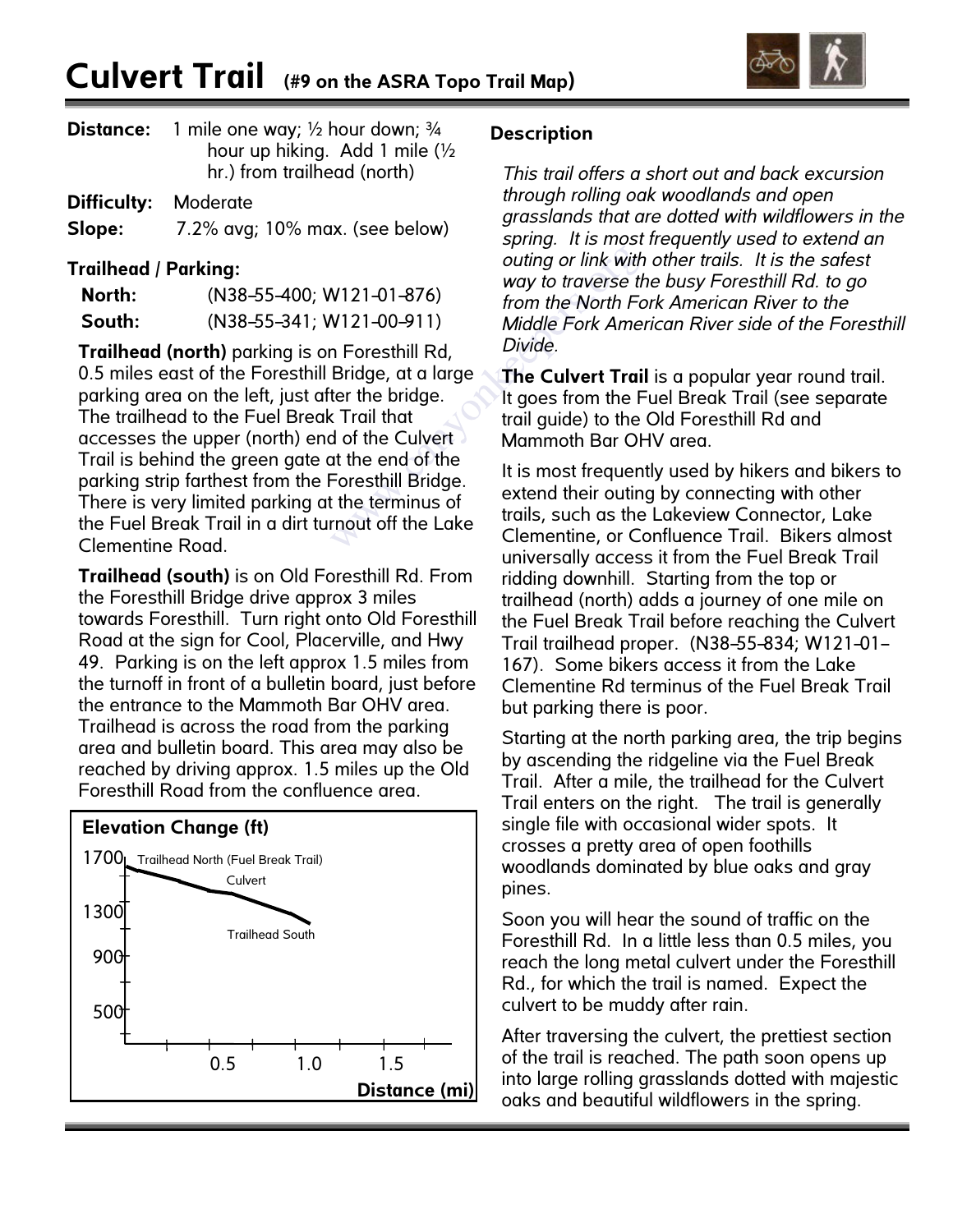

There are also vistas across the oak meadows to the forested ridgeline rising above the MF American River. As you round a corner to the right above the Old Foresthill Rd., there is a good view into the limestone quarry located above the MF American River, near Cool. It

has been in operation since the 1880's.

The trail then begins its gradual descent to the Old Foresthill Rd. though a more woody area with lots of typical foothills shrubs before reaching the Old Foresthill Rd and trailhead (south).